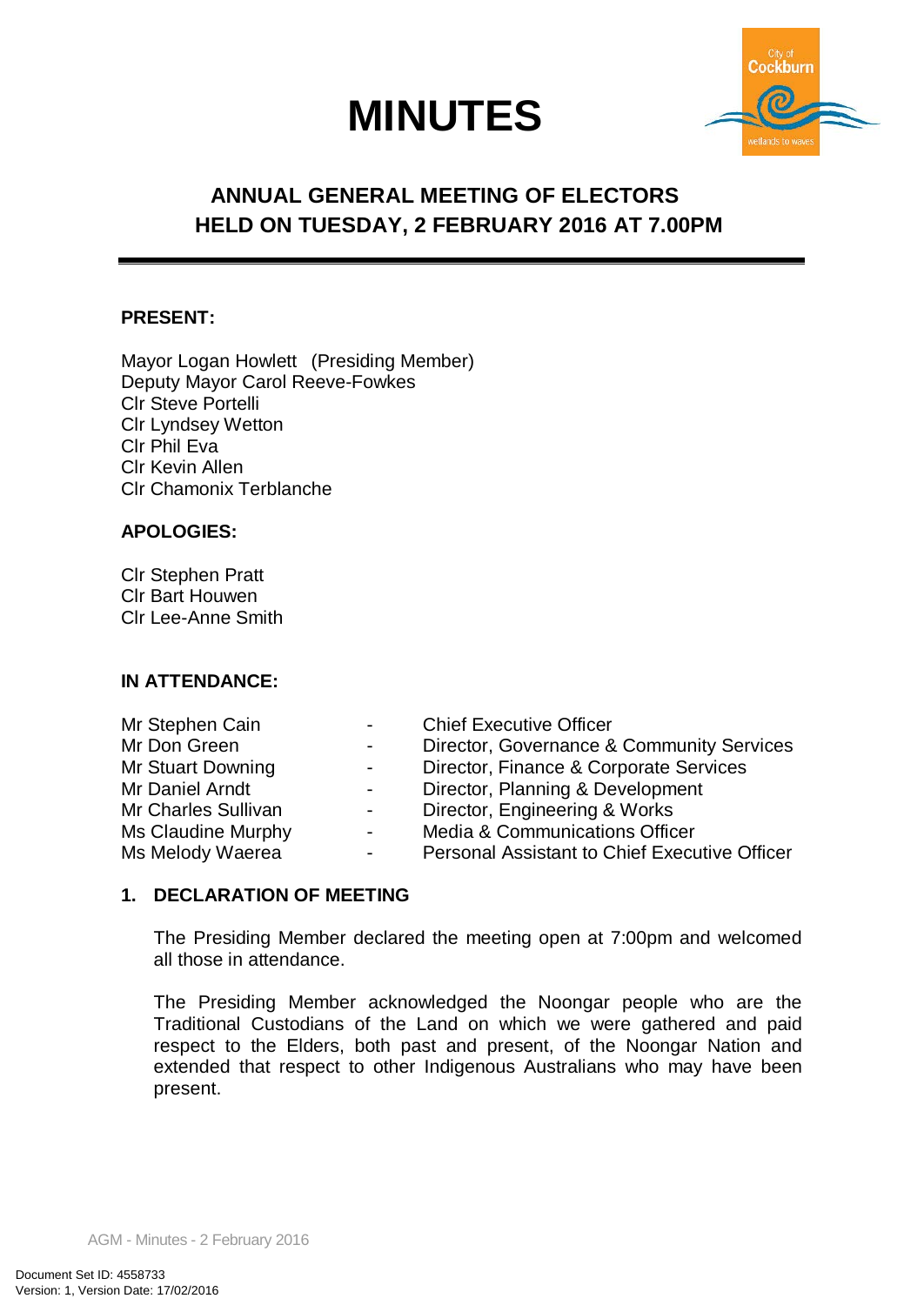## **2. PURPOSE OF MEETING**

This Annual General Meeting of Electors was called in accordance with Section 5.27 of the Local Government Act 1995 and the matters to be discussed were:

## **2.1 ANNUAL REPORT 2014-15**

- (a) Copies available on the website and at the door to Electors attending.
- (b) Queries to be answered by Presiding Member or appropriate Staff.

No questions.

## **2.2 GENERAL BUSINESS**

(a) Written Questions / Motions on Notice.

## *Hamilton Hill Community Group (HHCG) Re: Priorities and Projects planned for 2016 and beyond.*

- Q1. Please provide an update on the timelines and budget estimates for the remaining items contained in the 2012 HHRS Plan.
- *A1.* The table (attached) shows the actions set out in the Hamilton Hill Revitalisation Strategy and the timeframes and cost estimates where available.

Some points of clarification can be made relating to the above actions which were compiled in late 2015 in a format suitable to report on all the revitalisation strategies.

The traffic modelling component is shown as not started as this amount is a proportional amount for this area as part of the overall city wide traffic modelling that the City carries out every year and is spent based on specific requests or tasks that come up. The Public Realm Improvement Strategy has produced a concept design and cost estimate for the upgrade of Rockingham Road from Spearwood Avenue to Phoenix Avenue and will now be produced for consultation with resident groups

A street tree inventory and audit across the whole City is an ongoing task (about 80% complete now) which will inform a City wide street tree strategy which will include the Hamilton Hill area. The auditing is expected to be completed in 16/17.

City staff continue to work with BP on the removal of the existing obstructions over the pipeline as well as progressing discussion on the master plan for the reserve.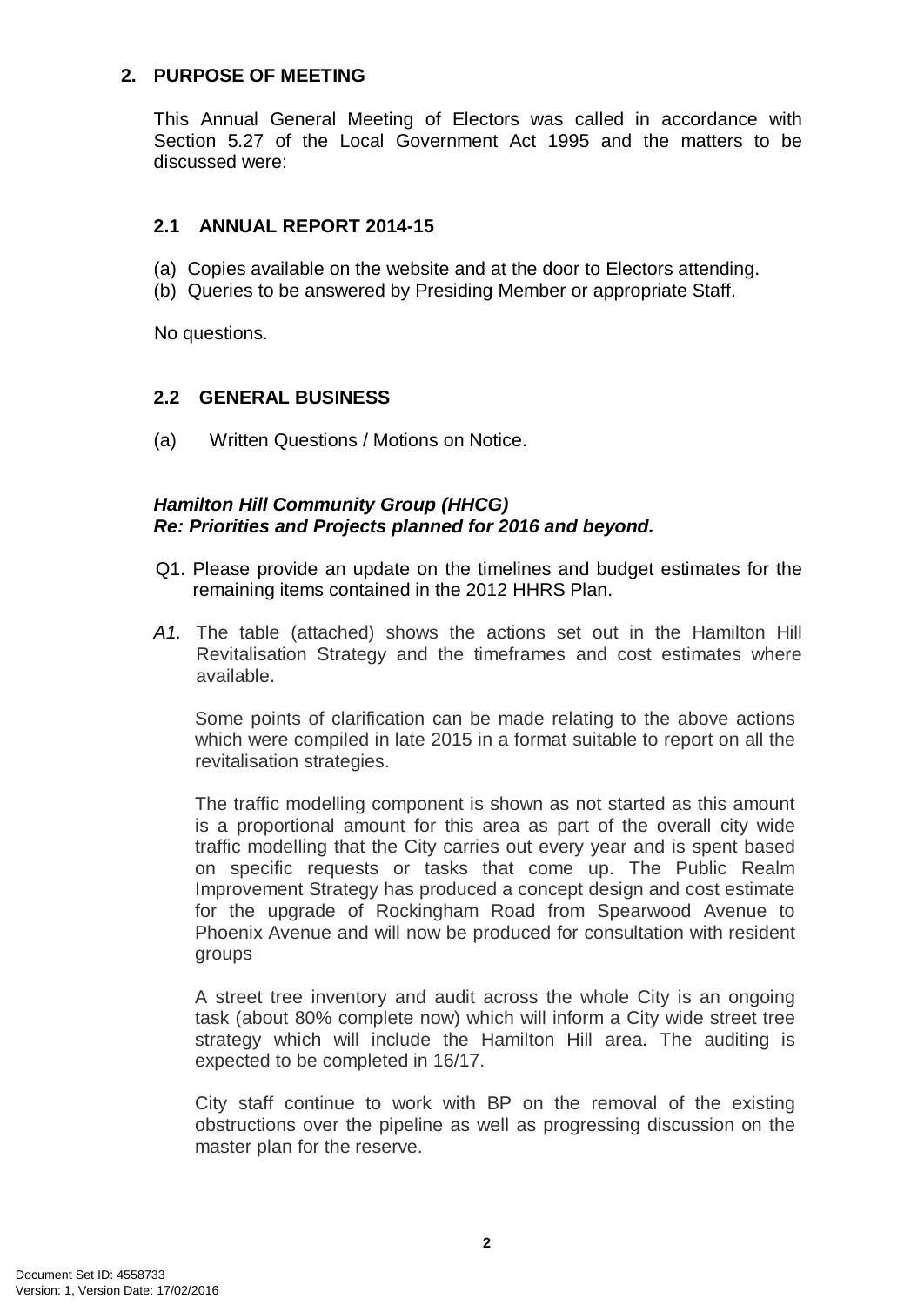The City already has a drainage strategy which is proposed for review in 16/17 which will include the drainage infrastructure in the Hamilton Hill area, including sumps.

- Q2. What initiatives from the HHCG Plan are Council prepared to allocate funding to from its 2016-17 budget?
- *A2. The City will be focussing on the actions and projects identified in the adopted Hamilton Hill Revitalisation Strategy when preparing the 2016/17 budget. These actions have been subject to extensive community consultation through the preparation of the Strategy,*  and they represent the priorities for Council in the Hamilton Hill *area.*

*In line with these actions the City will be looking at Simms Road town centre environment this year to ascertain what improvements may be appropriate to occur, and this will include community consultation. It is likely that if upgrade works are identified, then the project will transition to Parks and Engineering to deliver once budget allowances have been made by Council.*

*In addition, the following Grant opportunities for specific projects, may be available for the Group to pursue:*

*Action Item 3: Develop a Community Hub – Community Grant Program – September 2016*

*Action Item 4: Oral History Project – Cultural Grant Program - September 2016 (up to \$4,000 plus Lottery west Grant for balance) Action Item 6: Beautify Simms Road – Sustainability Grant – 31 March 2016 (up to \$4,000)*

(b) Other Business.

## **Questions from the floor**

## *Geoffrey Sach, Coogee*

## *Re: Poore Grove the Proposed Poore Grove Car Park Extension*

- Q1. Will the extension be completed by July 2016? If this car park expansion is being delayed by clearing permit complexities and the likely cost increases, would it not be more appropriate to consider constructing the additional car park capacity as originally proposed in Option 1, particularly as the land tenure for the site could well be transferred from the Public Transport Authority (PTA) to City within the existing 5 year licence period.
- *A1. We are still waiting on the Department of Environment and Regulation in relation to the clearing permit. At this point in time, until they reach a decision, we don't know what the offset of the compensations is going to be so it is impossible to say if there is going to be any significant cost increases in that or not since that's a process that we don't have any control over. As soon as that decision gets handed down then we can move on to the timetable for the construction of the car park. There is no*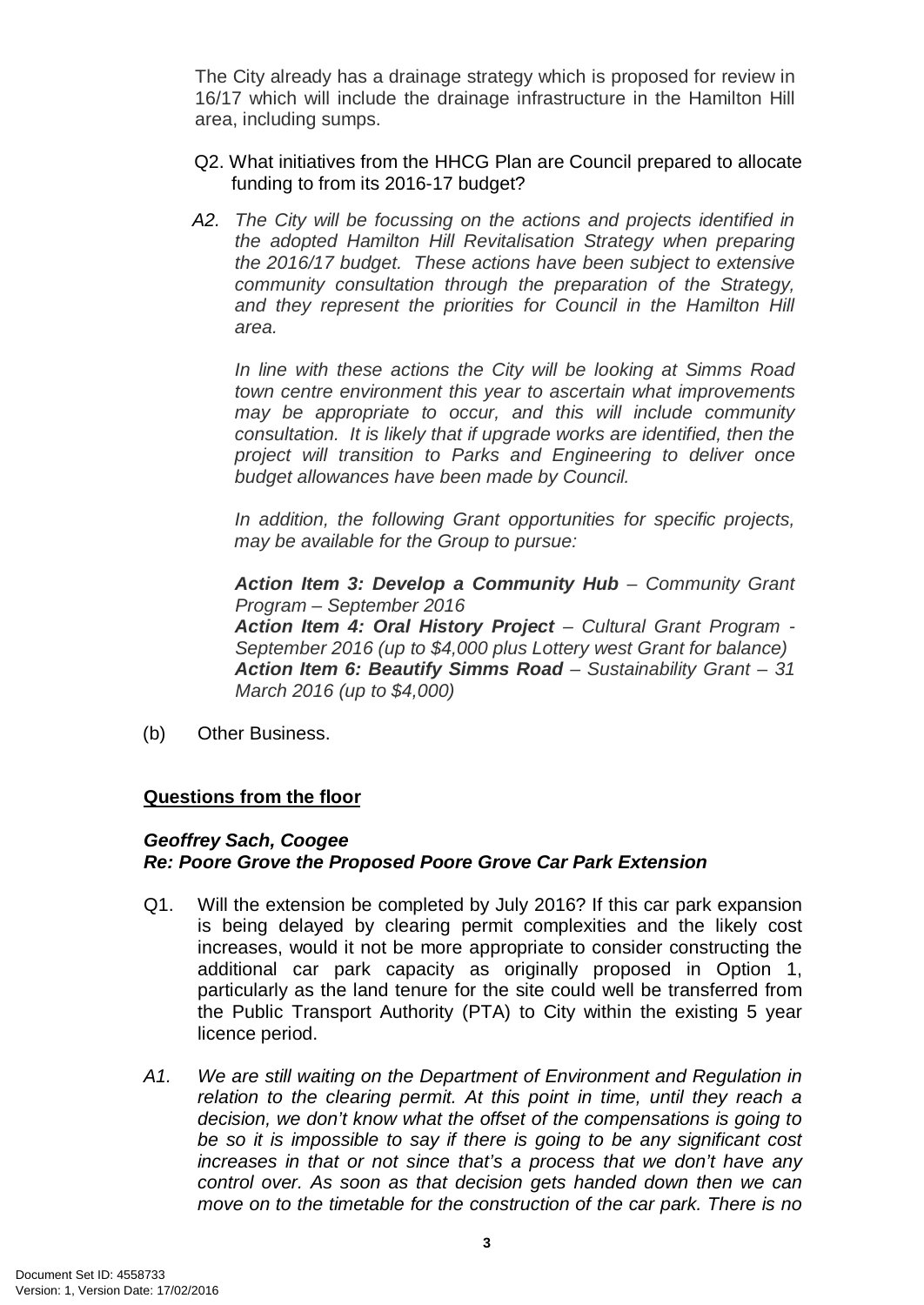*set date for this decision to be handed down. We were expecting one during this month. There is no opportunity to do anything further at this stage.*

- Q2. I believe that there is an opportunity to get that land transferred or placed under care and control by the City and that negotiations have been quite protracted for some time and I wonder when that is going to concluded?
- *A2. At this point in time Council officers are following the resolution of Council which instructed us to proceed with the option of the car park that we're looking at now. We haven't engaged with the PTA in terms of a handover or transfer of any other land. The only other land we have been looking at relates to the land to the south of the Poore Grove entrance in relation to pedestrian movements.*

*Bearing in mind the initial application with the PTA is only for a lease, it's not for the transfer of any portion of land, it's only a lease for part of the*  land. If Council was to go back and try and change that now, there are *several things that would need to be looked at in order to enter into negotiation. For instance, the State Government is now revaluating all of its planned assets. Until recently Local Governments through the Act can only acquire crown land for no more than 5% of its value. The State Government is now looking to increase that to 50% of its value. We are only pursuing at this stage a temporary lease over that site*

- Q3. I think there is an opportunity there for the City to have the Reserve placed on a care control or management order because it is a stranded asset and in some discussions we've had, there appears to be some opportunity for the City to get that.
- *A3. This will be taken on notice and followed up on by the City.*

## **MOTION:**

**Background:** Aiden Lang the unsuccessful candidate for the recent Local Government election, West Ward, City of Cockburn, supported by Andrew Sullivan, a City of Fremantle Councillor, have organised a petition to transfer the suburbs of Hamilton Hill, North Coogee and Coogee to the City of Fremantle, to provide a rate base to fund a greater City of Fremantle. The Coogee Beach Progress Association (CBPA) totally opposes this proposal and objects to this action promoted by the City of Fremantle.

## **Moved: Geoffrey Sach**

## **Seconded: Ev Cortis**

**Motion:** The CBPA requests that the City of Cockburn take the necessary action to oppose the petition prepared by Aiden Lang and to take action to retain the suburbs of Hamilton Hill, North Coogee and Coogee within the boundaries of the City of Cockburn, should the petition be lodged with the Department of Local Government.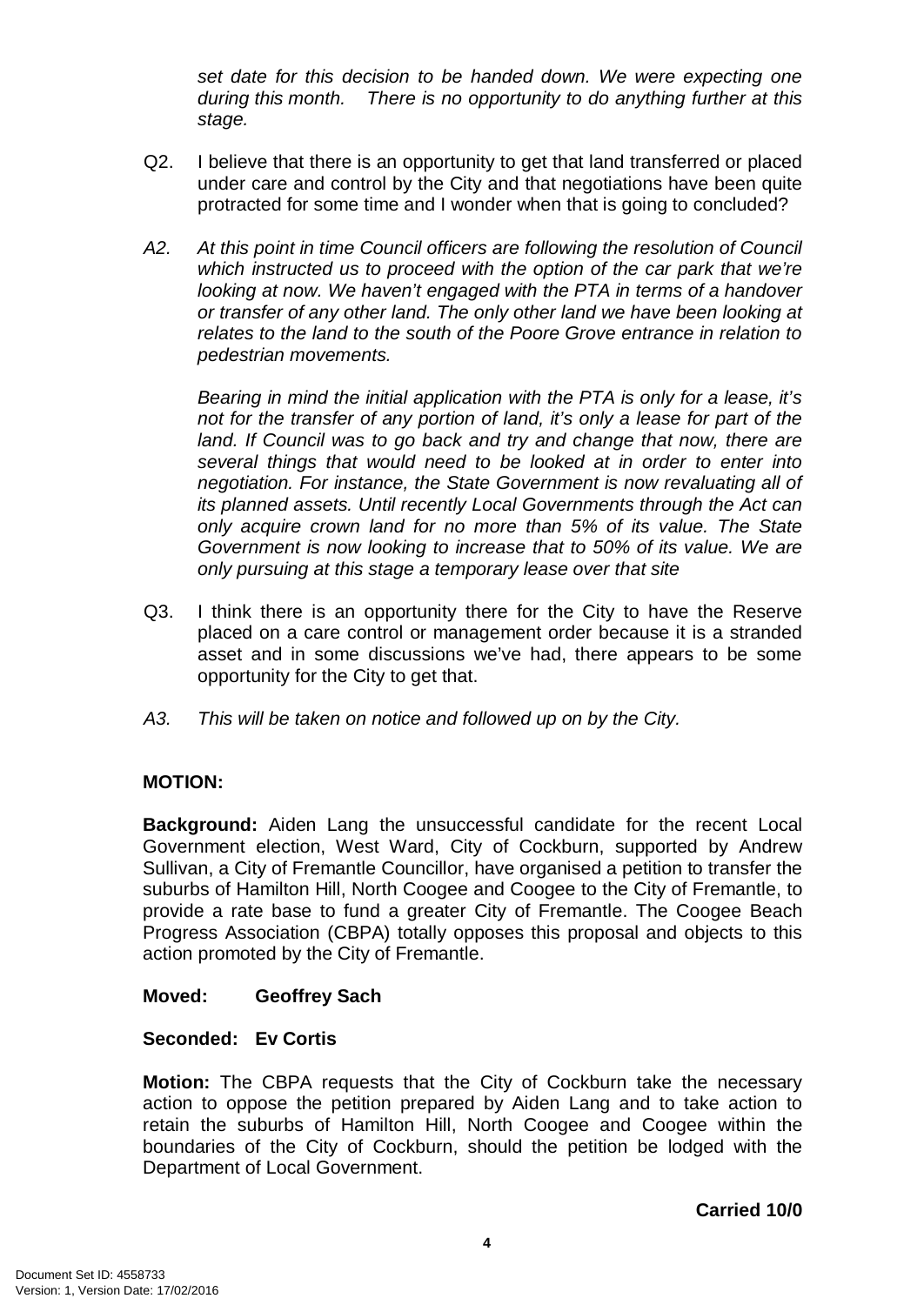## *Ev Cortis, Spearwood Re: Rubbish on Rockingham Road at Phoenix Shopping Centre*

- Q1. In front of the Council building on Rockingham Road, between Phoenix and Spearwood Road, there is a lot of rubbish. I walk past there every morning and since Christmas nothing has been done with it. It is like a tip where the bus stop is and litter everywhere and I think it should perhaps put an extra bin on either side of the bus stop. The sweeper has gone past this morning and not removed any of it.
- *A1. This matter will be addressed.*
- Q2. The other issue is Flower gardens. There doesn't seem to be anything in the way of flower gardens. If people bring somebody else from another State or part of the world, there is nothing to associate it with other than green grass. Where there is a roundabout or a medium strip, perhaps some money can be spent on flower gardens or roses or whatever. The other places in Nedlands for example, there is a huge rose garden there. Is that feasible? And when they put the posts up, don't make it wide enough for motorcyclists to go past, make it half a metre.
- *A2. Council will certainly look at beautification around this building however in years gone by Council has taken a very minimalist approach to landscaping around this particular precinct but we can certainly look into that. We have had some flower gardens around Spearwood Avenue and Hamilton Road at different times in the past.*

## *Dean Winnerow, Coolbellup*

## *Re: Petition to transfer the suburbs of Hamilton Hill, North Coogee and Coogee to the City of Fremantle.*

- Q1. Is Coolbellup involved in this land grab as well? I was led to believe that Coolbellup was involved as well.
- *A1. Not that we are aware of on this particular petition that has been circulated.*
- Q2. What is the process? Have they got a chance of getting this through and those suburbs becoming part of Fremantle?
- *A2. They are required to get 250 signatures from ratepayers of the affected area. Once they have 250 signatures on the prescribed form signed by eligible electors in the affected areas it is placed before the LGAB. If that proposal is accepted as a valid submission, then the affected electors of the area and the affected Local Governments are then provided with notification of the proposal and are given a period of time specified in the notification, to make a response to that particular proposal.*
- Q3. Surely it can't be that easy, to just get 250 signatures in order to change the rate base of an area?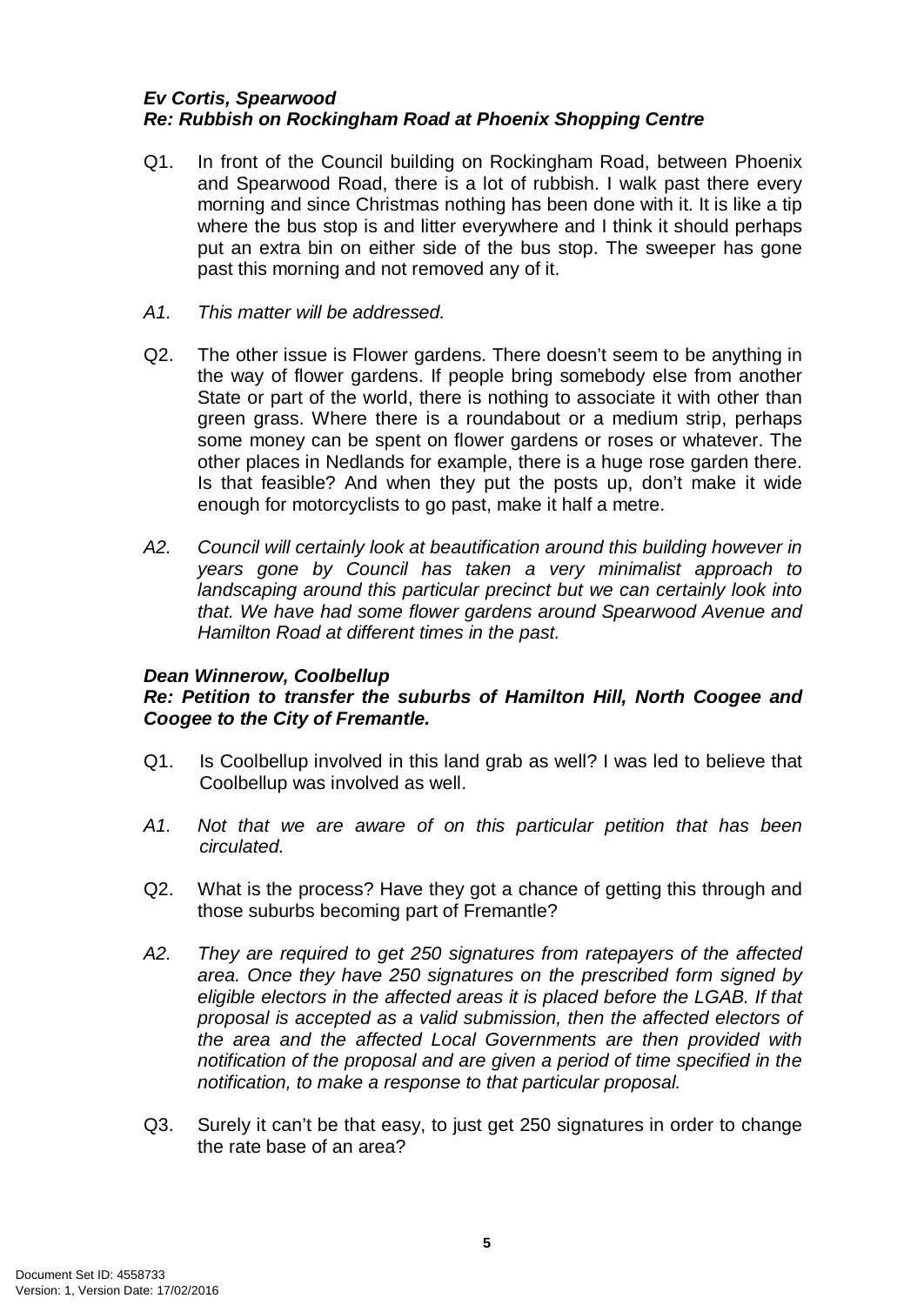- *A3. Yes it is as simple as that. At one stage the Government was looking at a different number around 5,000 as a minimum number but it currently remains as 250. If the 250 signatures are received, there is then a further process that needs to follow. At this stage it is a matter of waiting to see what gets played out in that particular arena.*
- Q4. Surely the Council is against this process.
- *A4. Council has already expressed its opposition and concern regarding any boundary changes to our City.*

## *Becky Stephen, Spearwood Re: Coogee Beach.*

Q1. Thank you for arranging the Australia Day activities at Coogee Beach. The thoughtfulness of putting more rubbish bins made the event far better than last years. The cleaners had commented after last year that it has been disgusting, but they were much happier after this year's.

Can we possibly have a plan put in place to upgrade Coogee Beach change rooms because it really is getting to the stage with the population growing and the development in the area, that there is more pressure put on these change rooms. I have had to report a couple of times about the change rooms flooding as they just can't cope with the traffic. Can we look at getting more shower cubicles, more toilets and better drainage put in?

Another problem is that a lot of people are not washing their feet before they come into the change room. Could we possibly put in something outside the change room such as a shower as they enter such as the one they have at South Beach? I have one final comment. I regularly can't shower because the cubicles are full. There are only 2 cubicles and there are a lot of people at the weekend.

*A1. Thank you for your comments regarding the Australia Day event. With regards to the change rooms, that is a very common problem with sand ingress to block the drainage. It happens in most coastal installations, people washing surfboards and various other things they take to the beach. We will certainly take on board these comments and see if we can come up with solutions that will work in with our Capital Works improvements.*

## *Antonio Corona, Coogee Re: Coogee Beach.*

Q1. The Shire of Cockburn try to squeeze all the blocks to make more housing. My area which is new development, the blocks become so small but huge parks. The park is cost money to the Shire and no housing. So many parks just behind me and I want to know how is the Shire collecting money without the housing only to pay expense every year or every day or every weekend to cut the grass. How much increase for rates?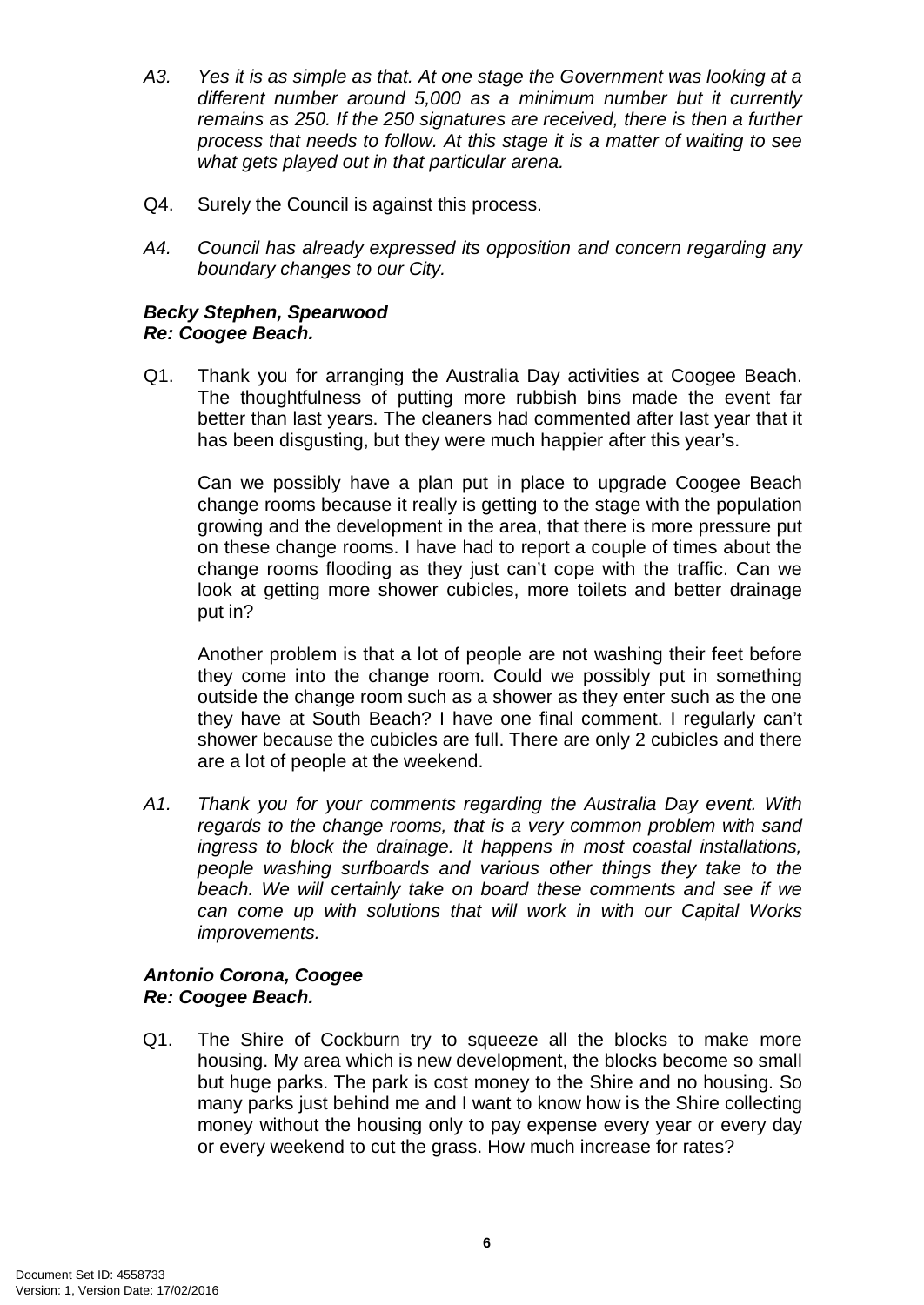*A1. With any subdivision there is a statutory requirement where a minimum 10% is required to be provided as public open space. That land is required to be transferred to the Crown and a management order is then placed with the City for ongoing maintenance. The City constantly updates its budget in terms of taking into account future increase in terms of open space and the ongoing management. Most developers when they provide the open space will also undertake an upgrade of those areas of open space in conjunction with the City's Parks Department. The developers as part of that requirement are required to maintain it for a minimum of 2 years before transferring across to the City and they also will provide the City with an account in terms of what the cost of maintenance is so that it can be built into the City's budget as we grow and increase in size.*

*For the first 2 years of any new subdivision, the developer usually picks up all of the maintenance costs. It is not a cost to the city. Once the development lot has been created it has already been taxed through its rates every year to provide the City with income for the general maintenance so the city is not ending up with its large bills.* 

- Q2. Watsonia Road, the blocks are so small. The block is 225sq.m it is smaller than my garage. The people are not buying the blocks.
- A2. If the developer still owns the block, if it hasn't sold, the developer still *has to pay the City rates. The developer is carrying the cost, it is not as if no one is paying the rates for this development until it sells. The average lot size now across the metropolitan area is 350sq.m and we have some developments now which we call micro lot developments which are as small as 135sq.m for a development. This is the way of the future and what this means is that there will be more people in need of public open space for recreation purposes so it is important to have them.*

## **3. CLOSURE**

There being no further business, the Presiding Member thanked all for participating and closed the meeting at 7.28pm